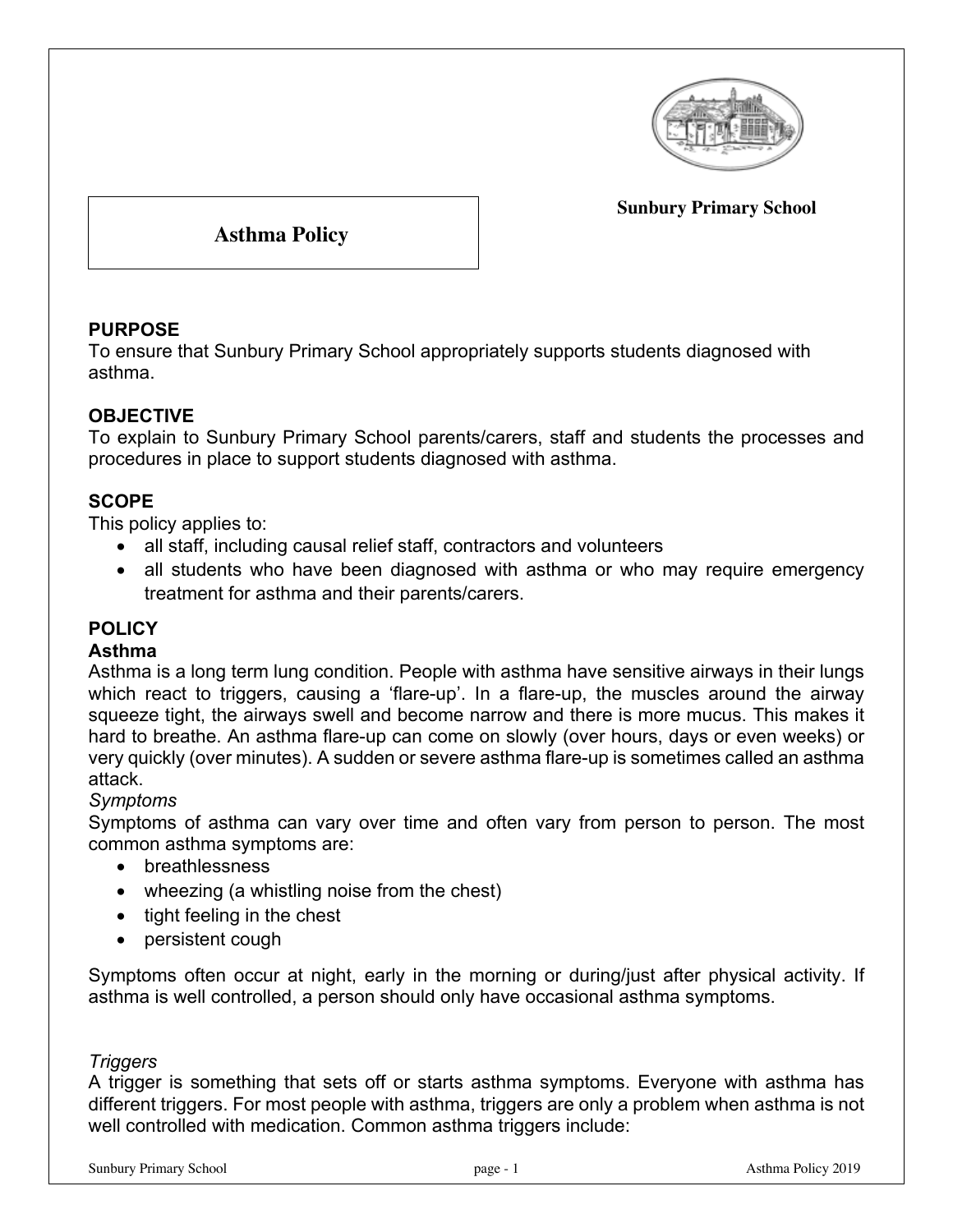- 
- smoke (cigarette smoke, wood smoke from open fires, burn-offs or bushfires)
- house dust mites moulds
- 
- chemicals such as household cleaning products
- 
- laughter or emotions, such as stress
- exercise colds/flu
	- weather changes such as thunderstorms and cold, dry air
	-
- pollens animals such as cats and dogs
	- deodorants (including perfumes, after-shaves, hair spray and aerosol deodorant sprays)
- food chemicals/additives certain medications (including aspirin and anti-inflammatories)

# **Asthma management**

If a student diagnosed with asthma enrols at Sunbury Primary School:

- 1. Parents/carers must provide the school with an Asthma Management Plan which has been completed by the student's medical practitioner. The plan must outline:
	- the prescribed medication taken by the student and when it is to be administered, for example as a pre-medication to exercise or on a regular basis
	- emergency contact details
	- the contact details of the student's medical practitioner
	- the student's known triggers
	- the emergency procedures to be taken in the event of an asthma flare-up or attack.
- 2. Parents/carers should also provide a photo of the student to be included as part of the student's Asthma Care Plan.
- 3. Sunbury Primary School will keep all Asthma Management Plans:
	- In First Aid
	- In the child's classroom
- 4. If a student diagnosed with asthma is going to attend a school camp or excursion, parents/carers are required to provide any updated medical information.
- 5. If a student's asthma condition or treatment requirements change, parent/carers must notify the school and provide an updated Asthma Management Plan.
- **6.** School staff will work with parents/carers to review Asthma Management Plans once a year

# **Student asthma kit**

All students diagnosed with asthma are required to have a student asthma kit at school which contains:

- their own prescribed reliever medication labelled with the student's name
- their spacer (if they use one)

Student asthma kits will be stored in First Aid and in the child's classroom

#### **Asthma emergency response plan** If a student is: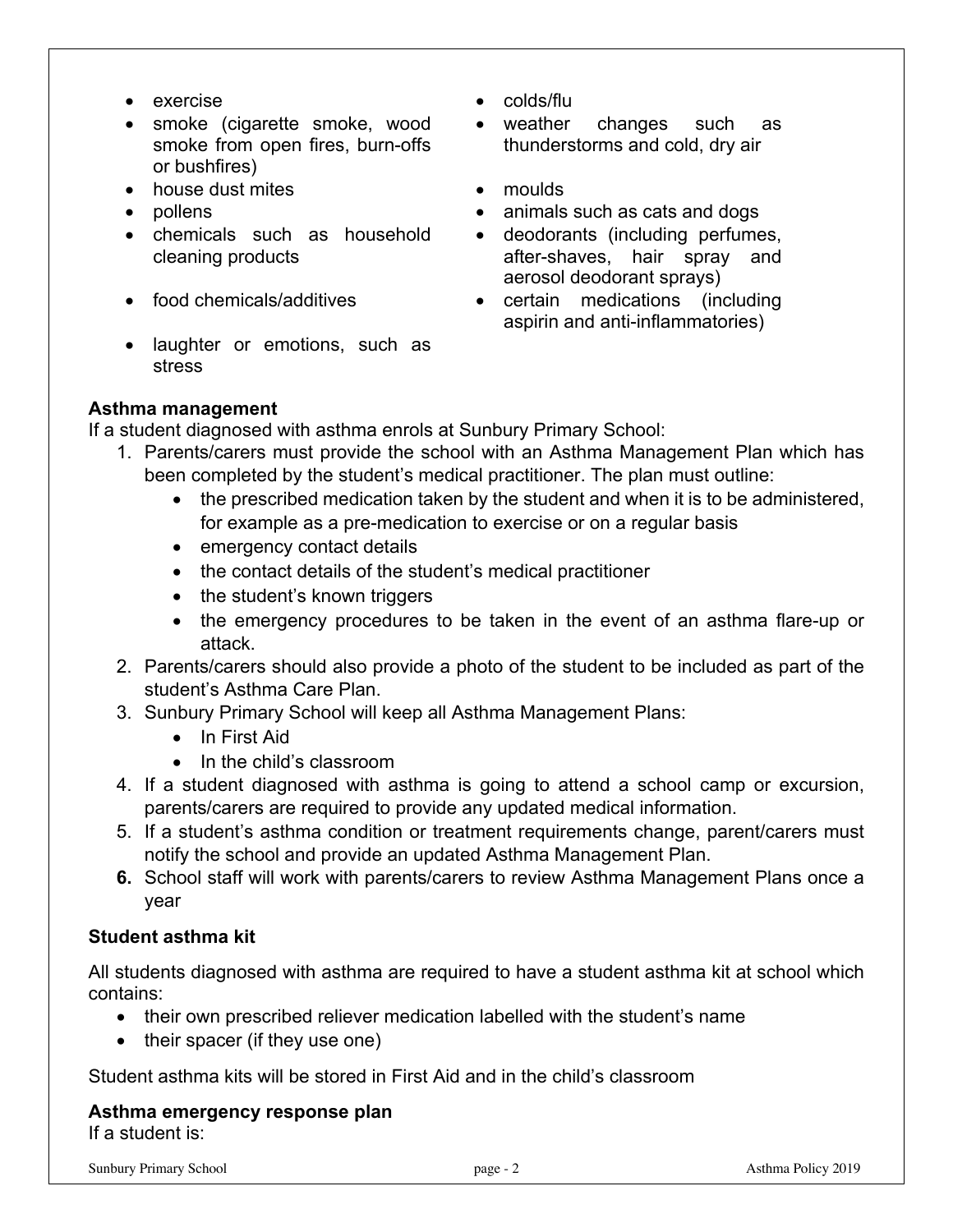- having an asthma attack
- difficulty breathing for an unknown cause, even if they are not known to have asthma

School staff will endeavour to follow the Asthma First Aid procedures outlined in the table below. School staff may contact Triple Zero "000" at any time.

| <b>Step</b> | <b>Action</b>                                                                                                 |
|-------------|---------------------------------------------------------------------------------------------------------------|
| 1.          | Sit the person upright                                                                                        |
|             | Be calm and reassuring                                                                                        |
|             | Do not leave them alone                                                                                       |
|             | Seek assistance from another staff member or reliable student to<br>$\bullet$                                 |
|             | locate the student's reliever, the Asthma Emergency Kit and the<br>student's Asthma Care Plan (if available). |
|             | If the student's action plan is not immediately available, use the<br>$\bullet$                               |
|             | Asthma First Aid as described in Steps 2 to 5.                                                                |
| 2.          | Give 4 separate puffs of blue or blue/grey reliever puffer:                                                   |
|             | Shake the puffer                                                                                              |
|             | Use a spacer if you have one                                                                                  |
|             | Put 1 puff into the spacer<br>$\bullet$                                                                       |
|             | Take 4 breaths from the spacer                                                                                |
|             | Remember - Shake, 1 puff, 4 breaths                                                                           |
| 3.          | Wait 4 minutes                                                                                                |
|             | If there is no improvement, give 4 more separate puffs of blue/grey                                           |
|             | reliever as above                                                                                             |
|             | (or give 1 more dose of Bricanyl or Symbiocort inhaler)                                                       |
| 4.          | If there is still no improvement call Triple Zero "000" and ask for an                                        |
|             | ambulance.                                                                                                    |
|             | Tell the operator the student is having an asthma attack<br>$\bullet$                                         |
|             | Keep giving 4 separate puffs every 4 minutes until emergency<br>$\bullet$                                     |
|             | assistance arrives                                                                                            |
|             | (or 1 dose of Bricanyl or Symbicort every 4 minutes - up to 3 doses of                                        |
|             | Symbicort)                                                                                                    |
| 5.          | If asthma is relieved after administering Asthma First Aid, stop the                                          |
|             | treatment and observe the student. Notify the student's emergency contact<br>person and record the incident   |
|             |                                                                                                               |

Staff will call Triple Zero "000" immediately if:

- the person is not breathing
- if the person's asthma suddenly becomes worse or is not improving
- if the person is having an asthma attack and a reliever is not available
- if they are not sure if it is asthma
- if the person is known to have anaphylaxis

### **Training for staff**

Sunbury Primary School engages an external organisation to provide training to all staff every 3 years.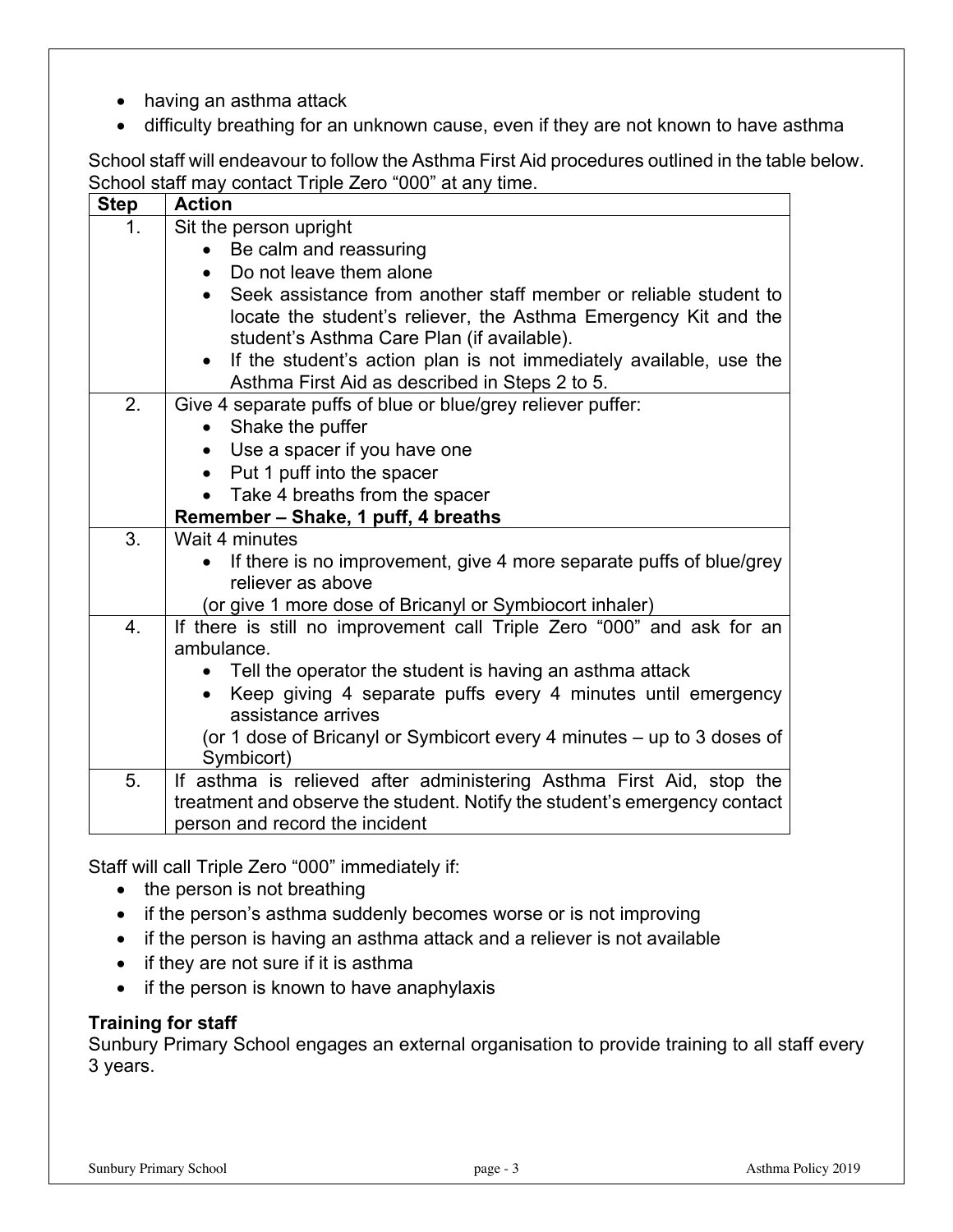Sunbury Primary School will also conduct an annual briefing for staff on:

- the procedures outlined in this policy
- the causes, symptoms and treatment of asthma
- identities of the students diagnosed with asthma
- how to use a puffer and spacer
- the location of:
	- o the Asthma Emergency Kits
	- o asthma medication which has been provided by parents for student use.

Sunbury Primary School will also provide this policy to casual relief staff and volunteers who will be working with students, and may also provide a briefing if the principal decides it is necessary depending on the nature of the work being performed.

# **Asthma Emergency Kit**

Sunbury Primary School will provide and maintain at least two Asthma Emergency Kits. These are kept on school premises at First Aid and one can be used as a mobile kit for activities such as:

- camps, excursions and sporting events.
- at least 1 blue or blue/grey reliever medication such as Airomir, Admol or Ventolin
- at least 2 spacer devices (for single person use only) to assist with effective inhalation of the blue or blue/grey reliever medication (Sunbury Primary School will ensure spare spacers are available as replacements). Spacers will be stored in a dust proof container.
- clear written instructions on Asthma First Aid, including:
	- o how to use the medication and spacer devices
	- $\circ$  steps to be taken in treating an asthma attack
- A record sheet/log for recording the details of an asthma first aid incident, such as the number of puffs administered

The Office Manager will monitor and maintain the Asthma Emergency Kits. They will:

- ensure all contents are maintained and replaced where necessary
- regularly check the expiry date on the canisters of the blue or blue/grey reliever puffers and place them if they have expired or a low on doses
- replace spacers in the Kits after each use (spacers are single-person use only)
- dispose of any previously used spaces.

The blue or blue/grey reliever medication in the Asthma Emergency Kits may be used by more than one student as long as they are used with a spacer. If the devices come into contact with someone's mouth, they will not be used again and will be replaced.

After each use of a blue or blue/grey reliever (with a spacer):

- remove the metal canister from the puffer (do not wash the canister)
- wash the plastic casing
- rinse the mouthpiece through the top and bottom under running water for at least 30 seconds
- wash the mouthpiece cover
- air dry then reassemble